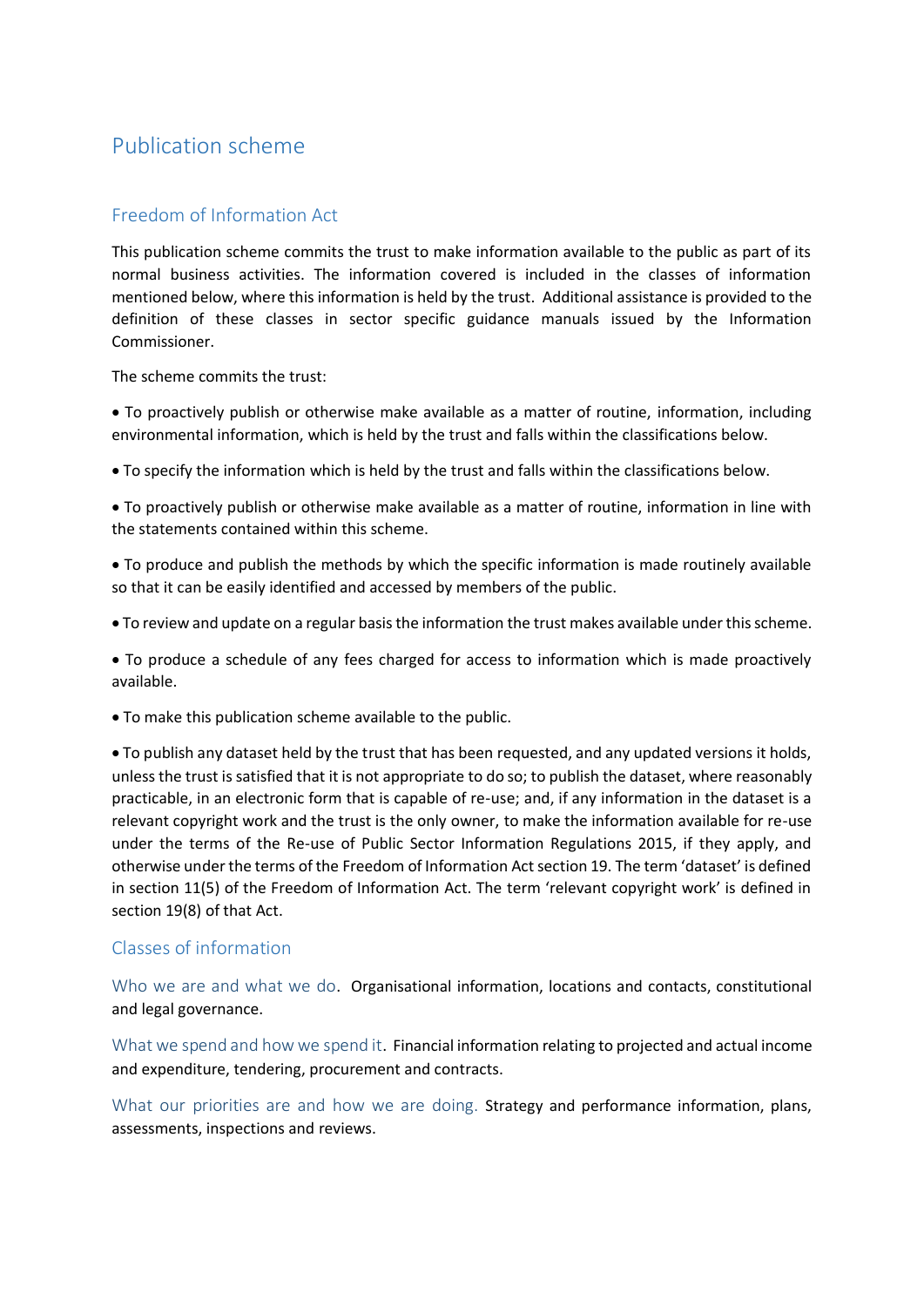How we make decisions. Policy proposals and decisions. Decision making processes, internal criteria and procedures, consultations.

Our policies and procedures. Current written protocols for delivering our functions and responsibilities.

Lists and registers. Information held in registers required by law and other lists and registers relating to the functions of the trust.

The services we offer. Advice and guidance, booklets and leaflets, transactions and media releases. A description of the services offered.

The classes of information will not generally include:

• Information the disclosure of which is prevented by law, or exempt under the Freedom of Information Act, or is otherwise properly considered to be protected from disclosure.

• Information in draft form.

• Information that is no longer readily available as it is contained in files that have been placed in archive storage, or is difficult to access for similar reasons.

#### The method by which information published under this scheme will be made available

The trust will indicate clearly to the public what information is covered by this scheme and how it can be obtained.

Where it is within the capability of the trust, information will be provided on a website. Where it is impracticable to make information available on a website or when an individual does not wish to access the information by the website, a trust will indicate how information can be obtained by other means and provide it by those means.

In exceptional circumstances some information may be available only by viewing in person. Where this manner is specified, contact details will be provided. An appointment to view the information will be arranged within a reasonable timescale.

Information will be provided in the language in which it is held or in such other language that is legally required. Where the trust is legally required to translate any information, it will do so.

Obligations under disability and discrimination legislation and any other legislation to provide information in other forms and formats will be adhered to when providing information in accordance with this scheme.

#### Charges which may be made for information published under this scheme

The purpose of this scheme is to make the maximum amount of information readily available at minimum inconvenience and cost to the public. Charges made by the trust for routinely published material will be justified and transparent and kept to a minimum.

Material which is published and accessed on a website will be provided free of charge.

Charges may be made for information subject to a charging regime specified by Parliament.

Charges may be made for actual disbursements incurred such as: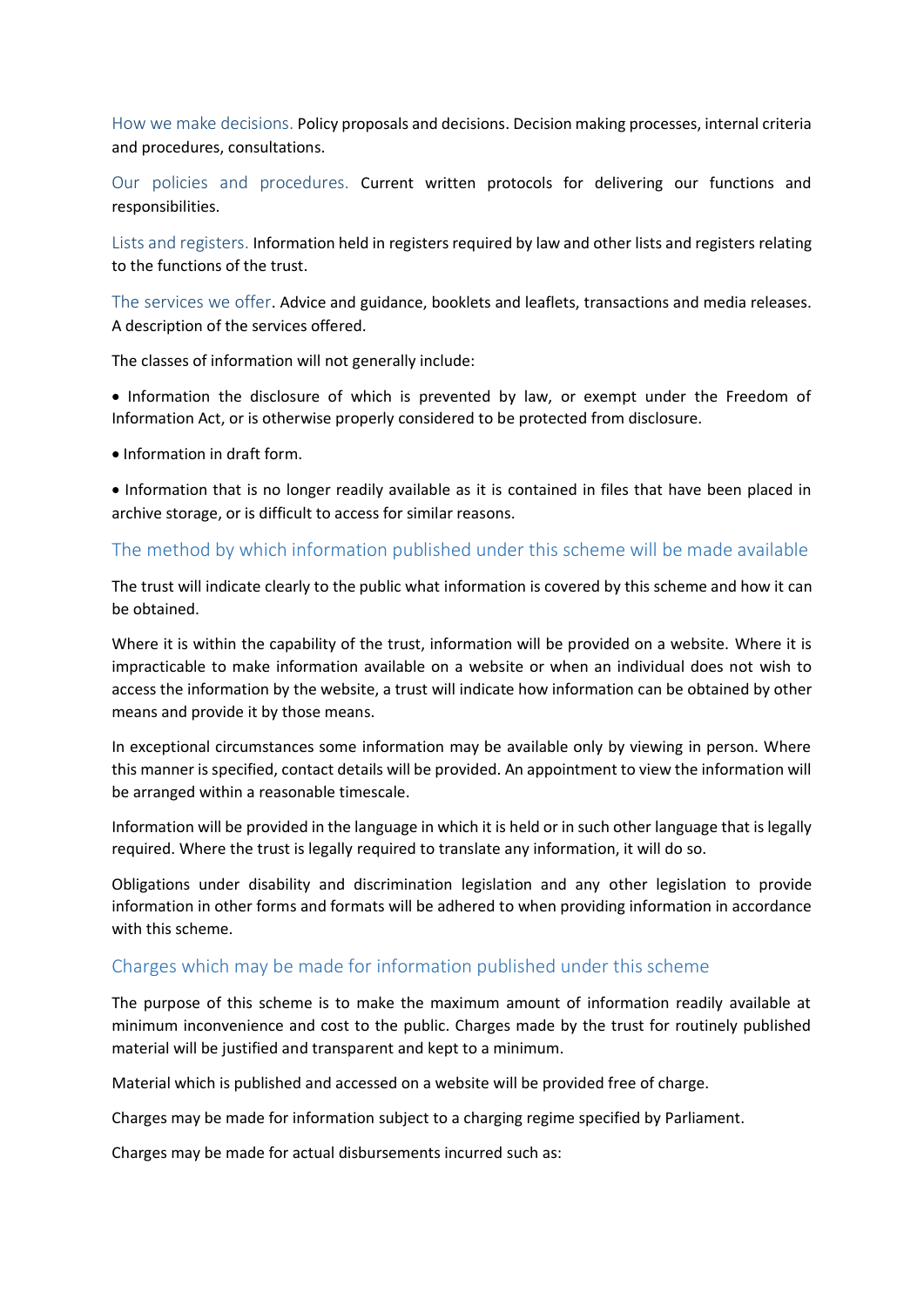- photocopying
- postage and packaging
- the costs directly incurred as a result of viewing information

Charges may also be made for information provided under this scheme where they are legally authorised, they are in all the circumstances, including the general principles of the right of access to information held by the trust, justified and are in accordance with a published schedule or schedules of fees which is readily available to the public.

Charges may also be made for making datasets (or parts of datasets) that are relevant copyright works available for re-use. These charges will be in accordance with the terms of the Re-use of Public Sector Information Regulations 2015, where they apply, or with regulations made under section 11B of the Freedom of Information Act, or with other statutory powers of the trust.

If a charge is to be made, confirmation of the payment due will be given before the information is provided. Payment may be requested prior to provision of the information.

#### Written requests

Information held by the trust that is not published under this scheme can be requested in writing, when its provision will be considered in accordance with the provisions of the Freedom of Information Act.

#### Requests for information

Where the information is not published on our website, please contact:

Louise Robson c/o Catcote Academy Catcote Road Hartlepool TS25 4EZ Email: [louise.robson@catcote.co.uk](mailto:louise.robson@catcote.co.uk) Telephone: 01429 264036

Please make the subject of your request 'Freedom of Information'

#### Information available

The information below is not an exhaustive list and intended as a guide only. The trust will make the information below available unless:

• we do not hold the information;

• the information is exempt under one of the Freedom of Information Act (FOIA) exemptions or Environmental Information Regulations 2004 (EIR) exceptions, or its release is prohibited under another statute (eg UK GDPR);

• the information is readily and publicly available from an external website; we will provide a direct link to that information;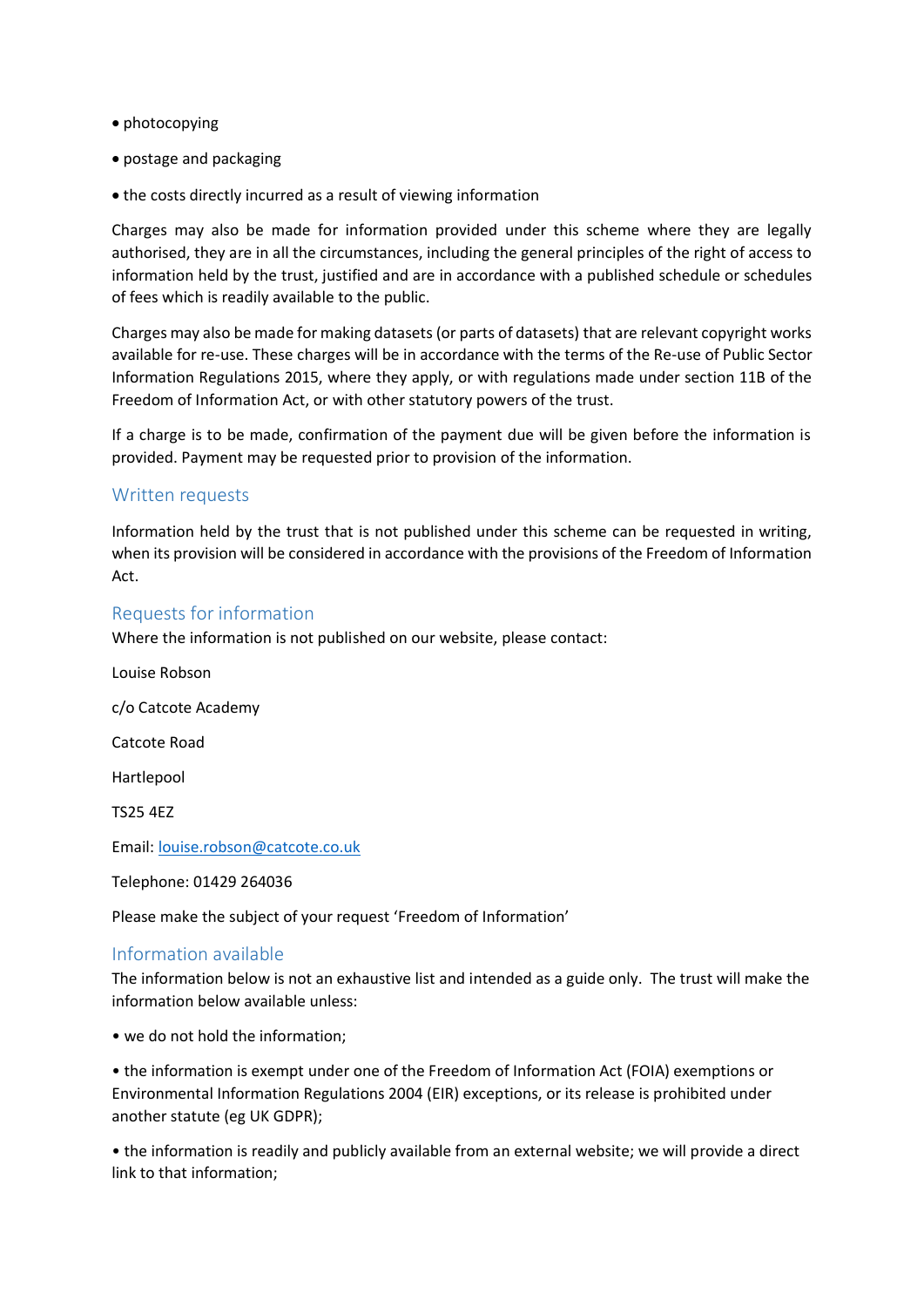• the information is archived, out of date or otherwise inaccessible; or

• it would be impractical or resource-intensive to prepare the material for routine release. The trust will not comply with any freedom of information request that exceeds the statutorily imposed appropriate limit of £450.

## Class 1 – Who we are and what we do (current information only)

| Information                         | On website? | Charge? |
|-------------------------------------|-------------|---------|
| <b>Articles of Association</b>      |             | N       |
| Outline of curriculum               |             | N       |
| <b>School Prospectus</b>            | N           |         |
| <b>Trustees and Members details</b> |             | N       |
| <b>Duties of Trustees</b>           | N           |         |
| Session times & term dates          |             | N       |
| Contact details                     |             | N       |

## Class 2 – What we spend and how we spend it

| <b>Information</b>                                           | On website? | Charge? |
|--------------------------------------------------------------|-------------|---------|
| Annual budget & financial statements - funding & expenditure | Y/N         | N/Y     |
| Financial audit reports                                      | N           |         |
| Capital projects                                             | N           |         |
| Procurement & contracts                                      | N           |         |
| Staff allowances & expenses                                  | N           |         |
| Staff pay & grading structures                               | N           |         |
| Trustee allowances                                           | N           |         |
| Pupil premium and other financial support                    | Y/N         | N/Y     |
| TU facility time                                             | N           |         |

#### Class 3 – What are our priorities and how are we doing (current information only)

| <b>Information</b>                          | On website? | Charge? |
|---------------------------------------------|-------------|---------|
| Performance data supplied to the Government | N           |         |
| Latest Ofsted report                        |             | N       |
| Performance management policy               | N           |         |
| Future plans - major proposals              | N           |         |
| Exam & assessment results                   | N           |         |
| Performance tables                          |             | N       |
| Data protection & other impact assessments  | N           |         |

#### Class 4 – How we make decisions

| <b>Information</b>                                     | On website? | <b>Charge?</b> |
|--------------------------------------------------------|-------------|----------------|
| <b>Admissions policy</b>                               |             | N              |
| Admission decisions                                    | A           |                |
| Minutes of meetings of the trustees and its committees | N           |                |

## Class 5 – Our policies and procedures

| Information                        | On website? | Charge? |
|------------------------------------|-------------|---------|
| Trust policies and other documents | Y/N         | N/Y     |